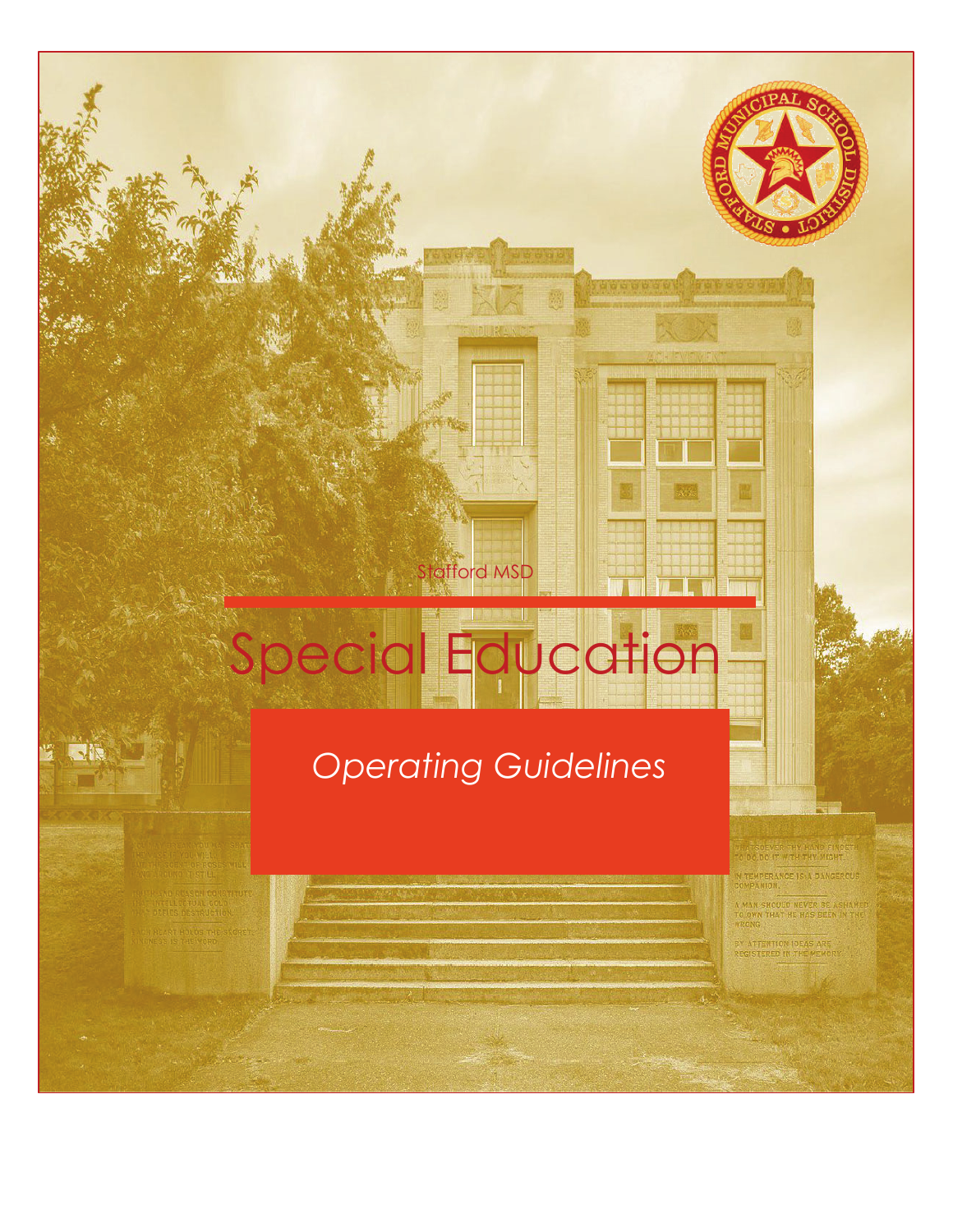# TABLE OF CONTENTS

## **INTRODUCTION 7 1. CHILD FIND DUTY 8 WHAT IS REQUIRED** 8 **RESPONSE TO INTERVENTION** 8 **RESPONSIBILITES** 11 **COMMON TERMS** 12 **2. EVALUATIONS 13 WHAT IS REQUIRED** 13 **ELIGIBILITIES** 14 **TIMELINES** 15 **RESPONSIBILITES** 16 **COMMON TERMS** 17 **FORMS** 17 **SPP Data Collection** 17 **3. ARD PROCESS 21 What's Required?** 21 **ARD Committee Membership** 21 **The Role of the Case Manager** 22 **ARD Procedures** 23 **ARD Planning Documents** 25 **ARD Preparation Checklist EE-7th Grade** 25 **ARD Preparation Checklist 8th- 12th Grade** 26 **ARD Deliberations/ Minutes Draft** 27 **ARD Documents: IEP and PLAAFPS** 28 **Other ARD Documents** 29 **Other Required ARD Areas** 30 **Responsibilities** 40

27

**ii** | SPED Handbook – Updated August 3, 2021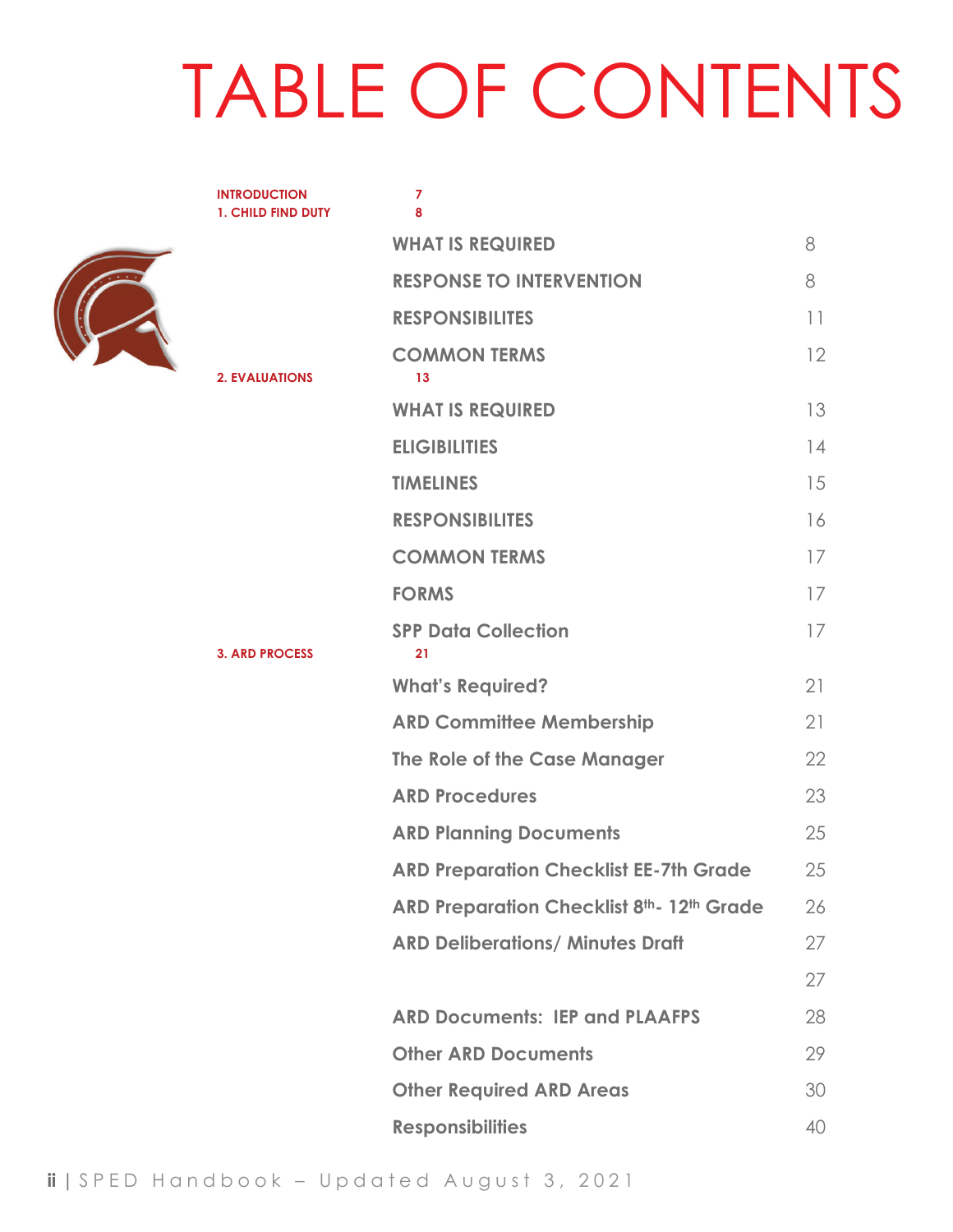

| <b>4. IEPs and PLAAFPs</b> | <b>Common Terms</b>                                      | 40 |
|----------------------------|----------------------------------------------------------|----|
|                            | <b>Forms</b>                                             | 41 |
|                            | <b>TIMELINES</b>                                         | 41 |
|                            | <b>RESPONSIBILITES</b>                                   | 42 |
|                            | <b>COMMON TERMS</b>                                      | 43 |
|                            | <b>Additional Documents</b><br>46                        | 43 |
|                            | <b>What's Required?</b>                                  | 46 |
|                            | <b>The PLAAFP</b>                                        | 47 |
|                            | <b>Importance of IEPs</b>                                | 51 |
|                            | <b>Timeframe</b>                                         | 54 |
|                            | <b>Condition</b>                                         | 54 |
|                            | <b>Behavior</b>                                          | 54 |
|                            | <b>Criteria</b>                                          | 54 |
|                            | <b>Timeframe</b>                                         | 54 |
|                            | <b>Condition</b>                                         | 54 |
|                            | <b>Behavior</b>                                          | 54 |
|                            | <b>Criteria</b>                                          | 54 |
|                            | <b>Accommodations, Modifications and the Annual Goal</b> |    |
|                            |                                                          | 55 |
|                            | <b>Specially Designed Instruction</b>                    | 55 |
|                            | <b>Progress Monitoring</b>                               | 55 |
|                            | <b>Timelines, Roles and Responsibilities</b>             | 56 |
|                            | <b>What's Required?</b>                                  | 58 |
|                            | <b>Dispute Resolution</b>                                | 58 |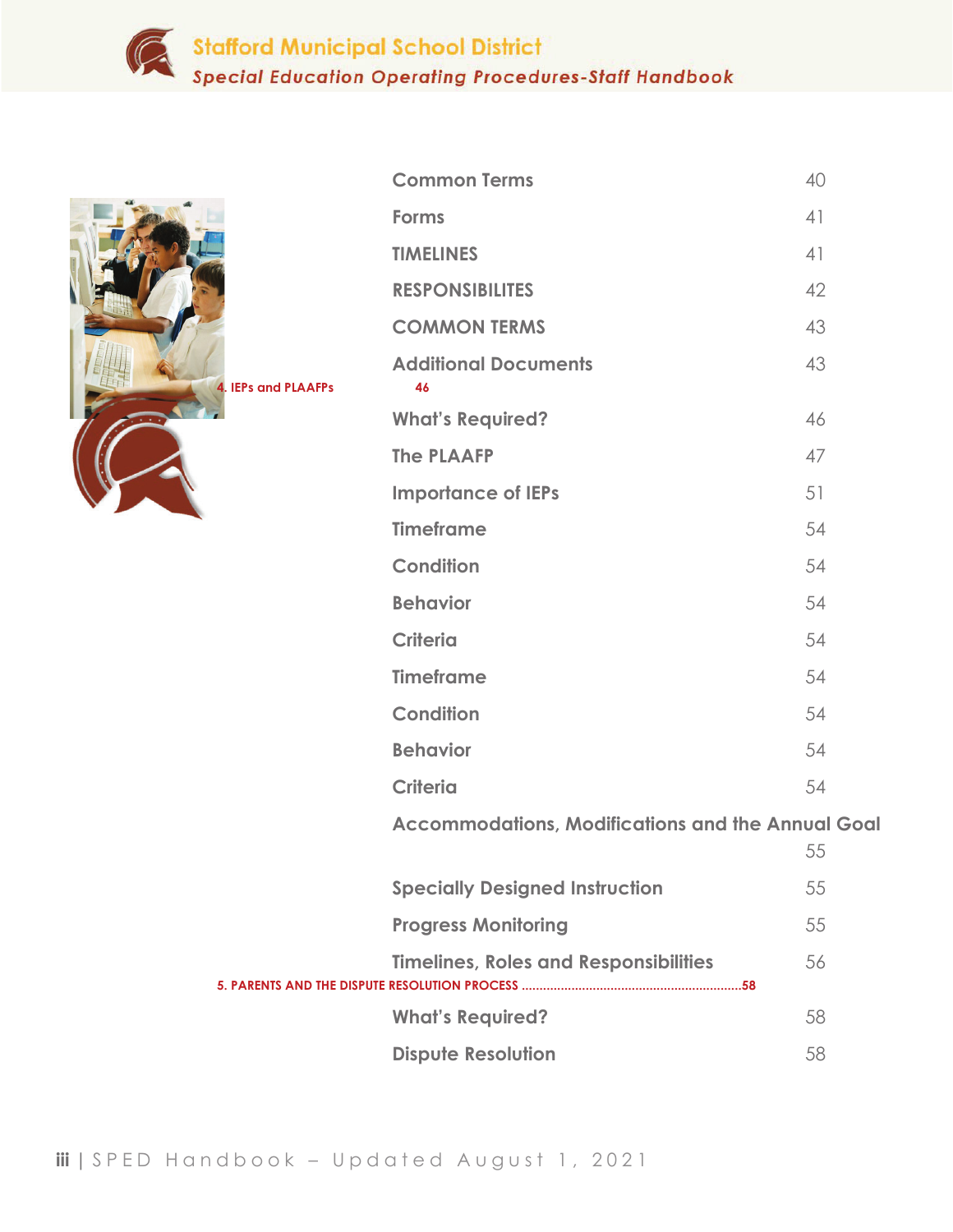|                                   | <b>What's Required?</b>                     |
|-----------------------------------|---------------------------------------------|
|                                   | <b>Types of Assessments</b>                 |
| <b>PROGRAMS</b>                   | <b>Testing Accommodations</b><br>67         |
| <b>8. BEHAVIOR AND dISCIPLINE</b> | <b>STAFFORD MSD PROGRAMS</b><br>70          |
|                                   | <b>Classroom Management</b>                 |
|                                   | <b>Functional Behavior Assessment (FBA)</b> |
|                                   | <b>Sample Behavior Documents</b>            |
|                                   | <b>Other Behavior Documents</b>             |
|                                   |                                             |
|                                   | <b>DISCIPLINE</b>                           |
|                                   | <b>Restorative Practices</b>                |
|                                   | <b>Manifestation Determination Review</b>   |
|                                   | <b>MDR Documents</b>                        |
|                                   | <b>Confinement, Restraint, and Time-Out</b> |
|                                   | <b>Restraint and Time-Out Documents</b>     |
|                                   | <b>Progress Monitoring</b>                  |
|                                   | <b>CONECT Program</b>                       |
|                                   | <b>Timelines</b>                            |
| <b>9. ADMINISTRATION</b>          | <b>BIP Progress Tracking Form</b><br>127    |
|                                   | <b>Administrative Responsibilities</b>      |
|                                   | <b>Services Provided</b>                    |
|                                   | <b>Supplementary Aids and Services</b>      |
|                                   | <b>PEIMS</b>                                |
|                                   |                                             |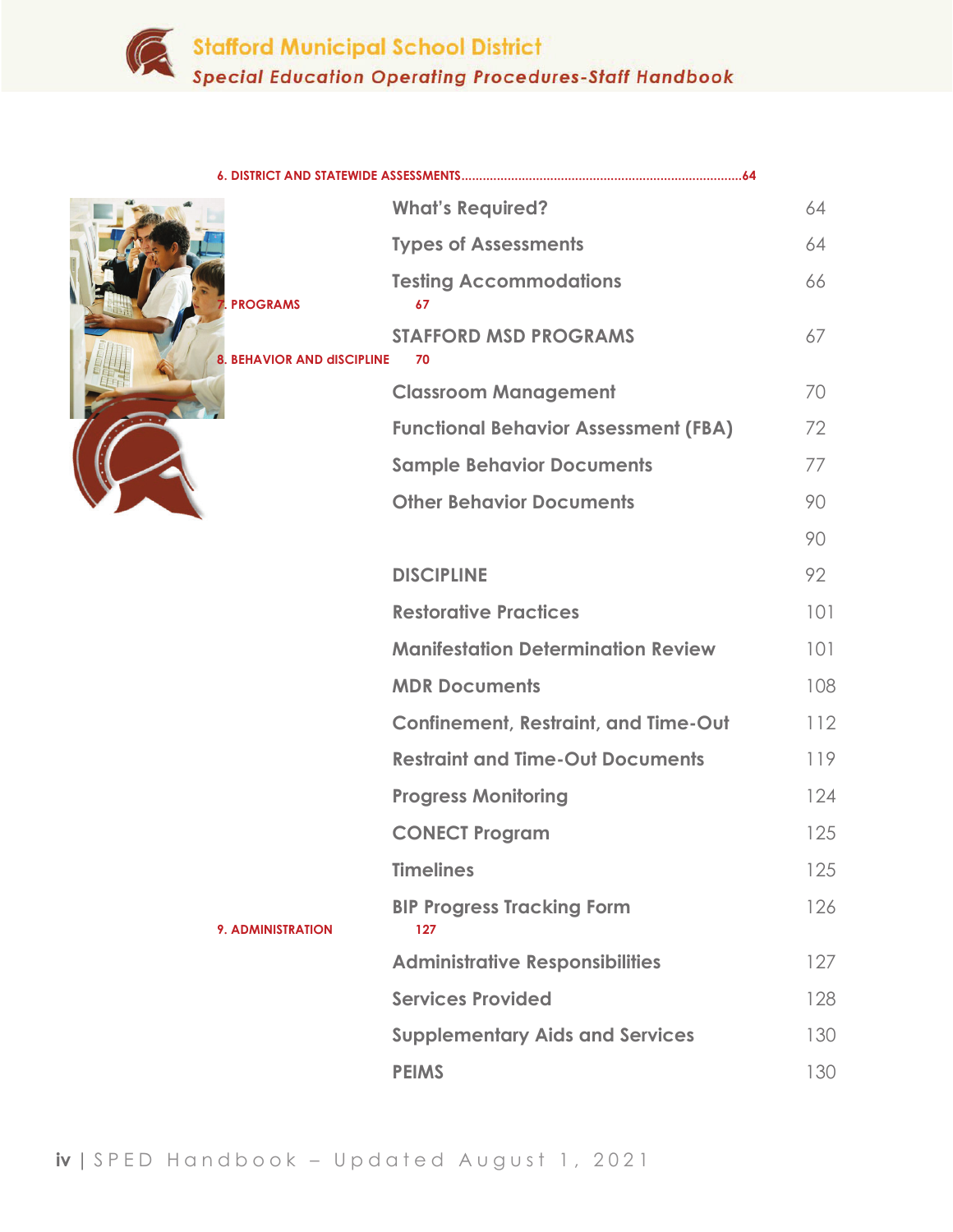

|     | <b>Results Driven Accountability (RDA)</b> | 155 |
|-----|--------------------------------------------|-----|
|     | <b>Progress Monitoring</b>                 | 158 |
|     | <b>Annual RDA Report</b>                   | 158 |
| 10. | <b>Common Terms</b>                        | 163 |
|     | Location                                   | 164 |
|     | <b>Audit Folders</b>                       | 164 |
|     | <b>Student Portfolio</b>                   | 164 |
|     | <b>Related Services</b>                    | 165 |
|     | <b>PEIMS Sheet</b>                         | 168 |
|     | <b>Timelines</b>                           | 168 |
|     | <b>Responsibilities</b>                    | 168 |
| 11. | <b>Common Terms</b>                        | 168 |
|     | <b>What's Required?</b>                    | 169 |
|     | <b>Dyslexia Review Responsibilities</b>    | 169 |
|     | <b>Screening Procedures</b>                | 170 |
|     | <b>Timelines</b>                           | 170 |
|     | <b>Dyslexia 504 Process</b>                | 170 |
| 12. | <b>Common Terms</b>                        | 172 |
|     | <b>What's Required?</b>                    | 173 |
|     | <b>Procedures</b>                          | 173 |
|     | <b>What Qualifies a Child for 504?</b>     | 174 |
|     | How does the Identification Process Work?  | 174 |
|     | How Will It Help My Child?                 | 174 |
|     | <b>What 504 is not</b>                     | 175 |
|     |                                            |     |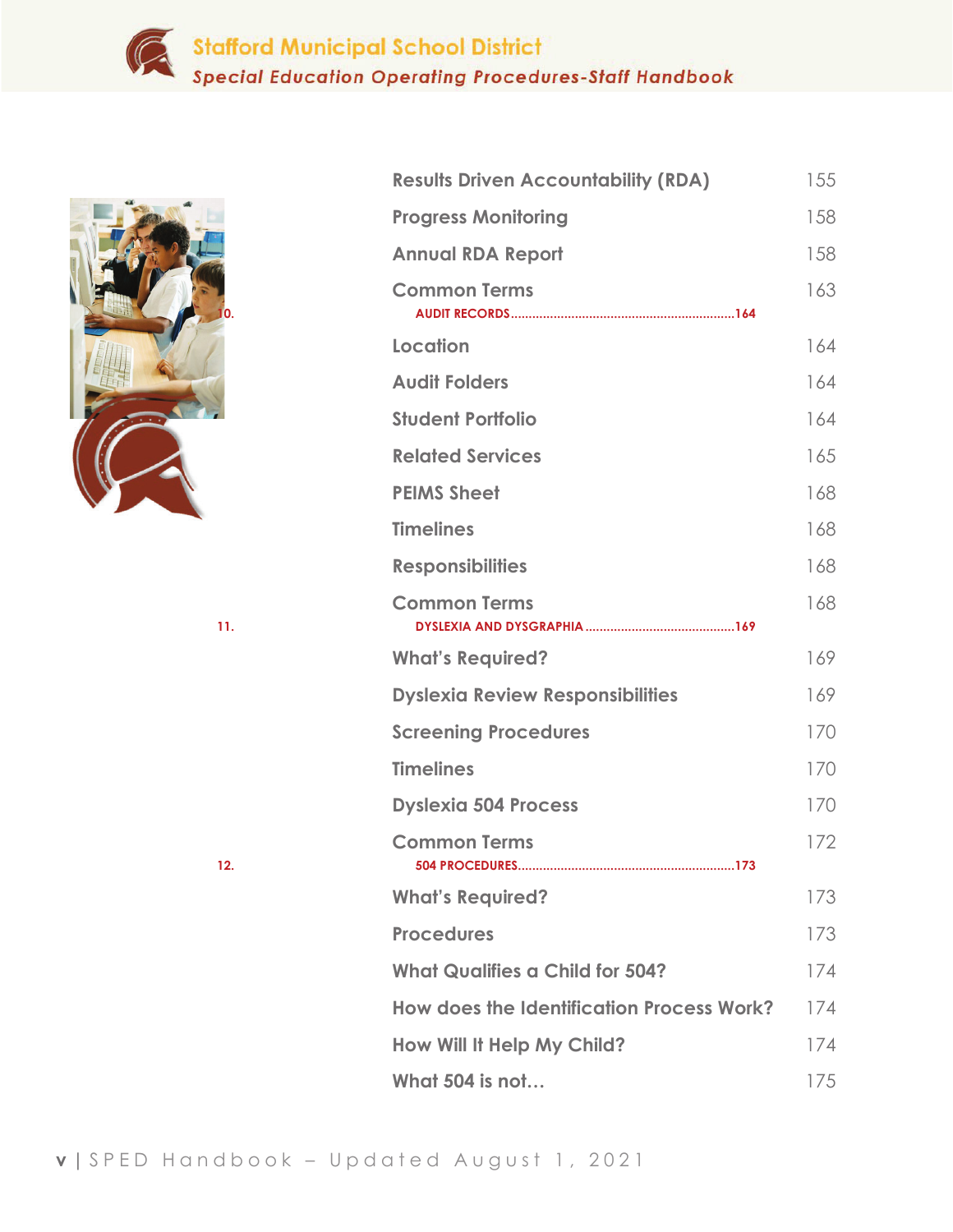



| <b>Section 504 Policy Notice</b>  | 175 |
|-----------------------------------|-----|
| <b>Roles and Responsibilities</b> | 175 |
| <b>Timelines</b>                  | 176 |

**vi** | SPED Handbook – Updated August 1, 2021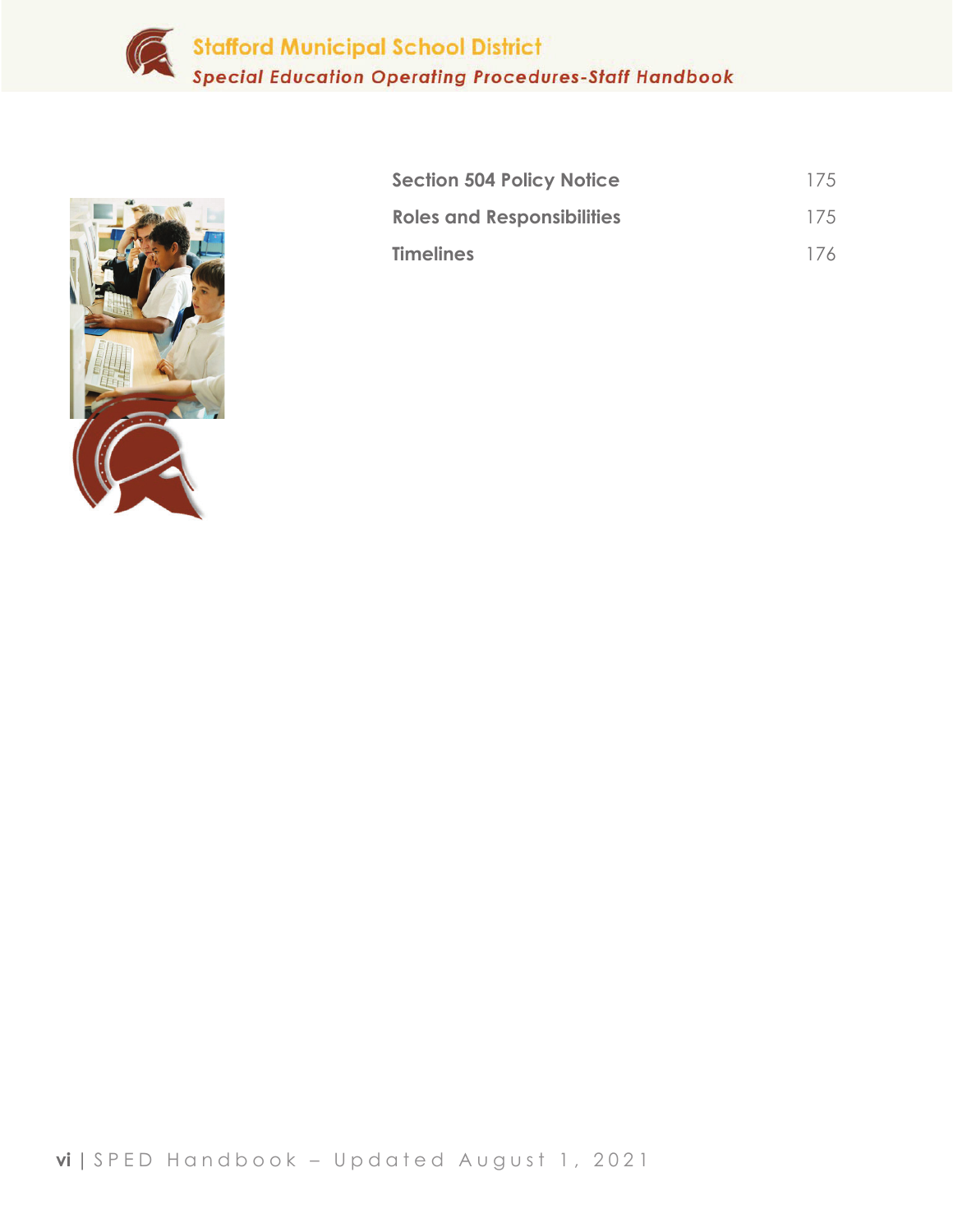## **5. PARENTS AND THE DISPUTE RESOLUTION PROCESS**

#### **What's Required?**

Under IDEA, parents are given a large level of participation at every stage of the special education process. This Notice of Procedural Safeguards describes various activities that may take place during that process. The document must be provided to parents at least once a year and when any of the following circumstances occur:

- Upon referral or request for an initial evaluation of your child;
- Upon receipt of the first state complaint in a school year;
- Upon receipt of the first request for a due process hearing in a school year;
- On the day a decision is made to make a disciplinary change of placement; and
- Upon request.

Parent information such as parent consents, prior written notices, discipline removals, and timelines are included throughout the operational procedures, in the appropriate chapters. This section focuses on the Parent's Rights regarding dispute resolutions.

#### **Dispute Resolution**

From time to time, disputes may arise relating to the identification, evaluation, educational placement, or the provision of a FAPE to your child with a disability. If disagreements arise, parents are strongly encouraged to work with school personnel to resolve differences as they occur.

#### **Filing a Complaint**

In accordance with 34 Code of Federal Regulations (CFR), §300.151, Stafford MSD has established a complaint resolution process that provides for the investigation and issuance of findings regarding alleged violations of Part B of the Individuals with Disabilities Education Act (IDEA).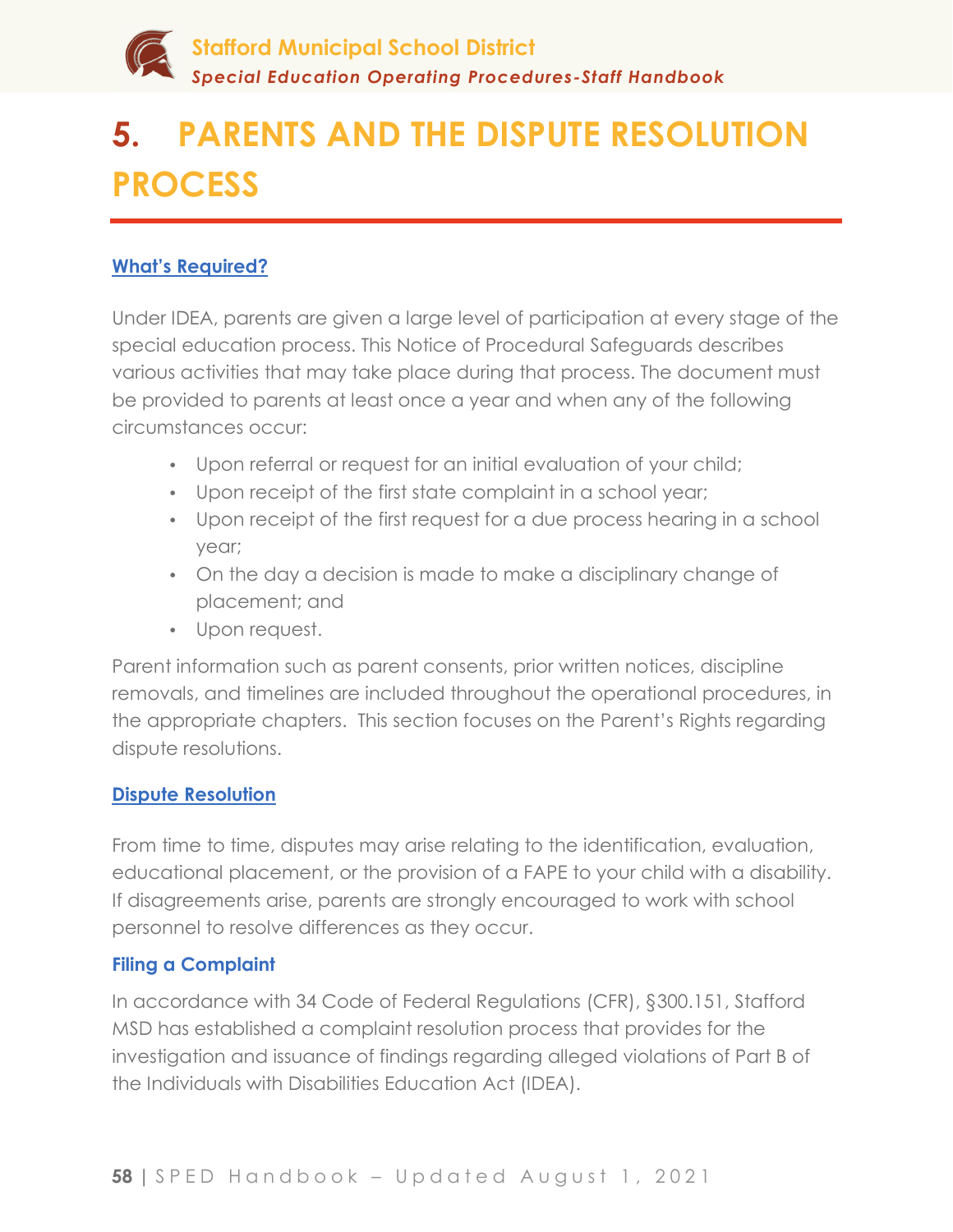A complaint may be filed with the Stafford MSD Department of Federal and State Programs by any individual or organization and must: (1) be in writing;

(2) include the signature and contact information for the complainant;

(3) contain a statement that a school within the district or the district has violated Part B of the IDEA; 34 CFR, §300.1 et seq.; or a state special education statute or administrative rule;

(4) include the facts upon which the complaint is based;

- (5) if alleging violations with respect to a specific student, include:
	- (A) the name and address of the residence of the student;
	- (B) the name of the school the student is attending;
	- (C) in the case of a homeless child or youth (within the meaning of §725(2) of the McKinney-Vento Homeless Act (42 United States Code, §11434a (2)), available contact information for the student and the name of the school the student is attending;
	- (D) a description of the nature of the problem of the student, including facts relating to the problem; and
	- (E) a proposed resolution of the problem to the extent known and available to the party at the time the complaint is filed;
- (6) allege a violation that occurred not more than one calendar year prior to the date the complaint is received; and
- (7) be forwarded to the school that is the subject of the complaint while the complaint is filed with the district.

If a complaint does not meet the requirements outlined in this section, SMSD must notify the complainant of the deficiencies in the complaint.

#### **Dispute Resolution Process**

Upon receipt of a complaint that meets the requirements of this section, Stafford MSD must initiate an investigation to determine whether the school or district is following applicable law and regulations in accordance with the following procedures.

1. Stafford MSD must send written notification to the parties acknowledging receipt of a complaint.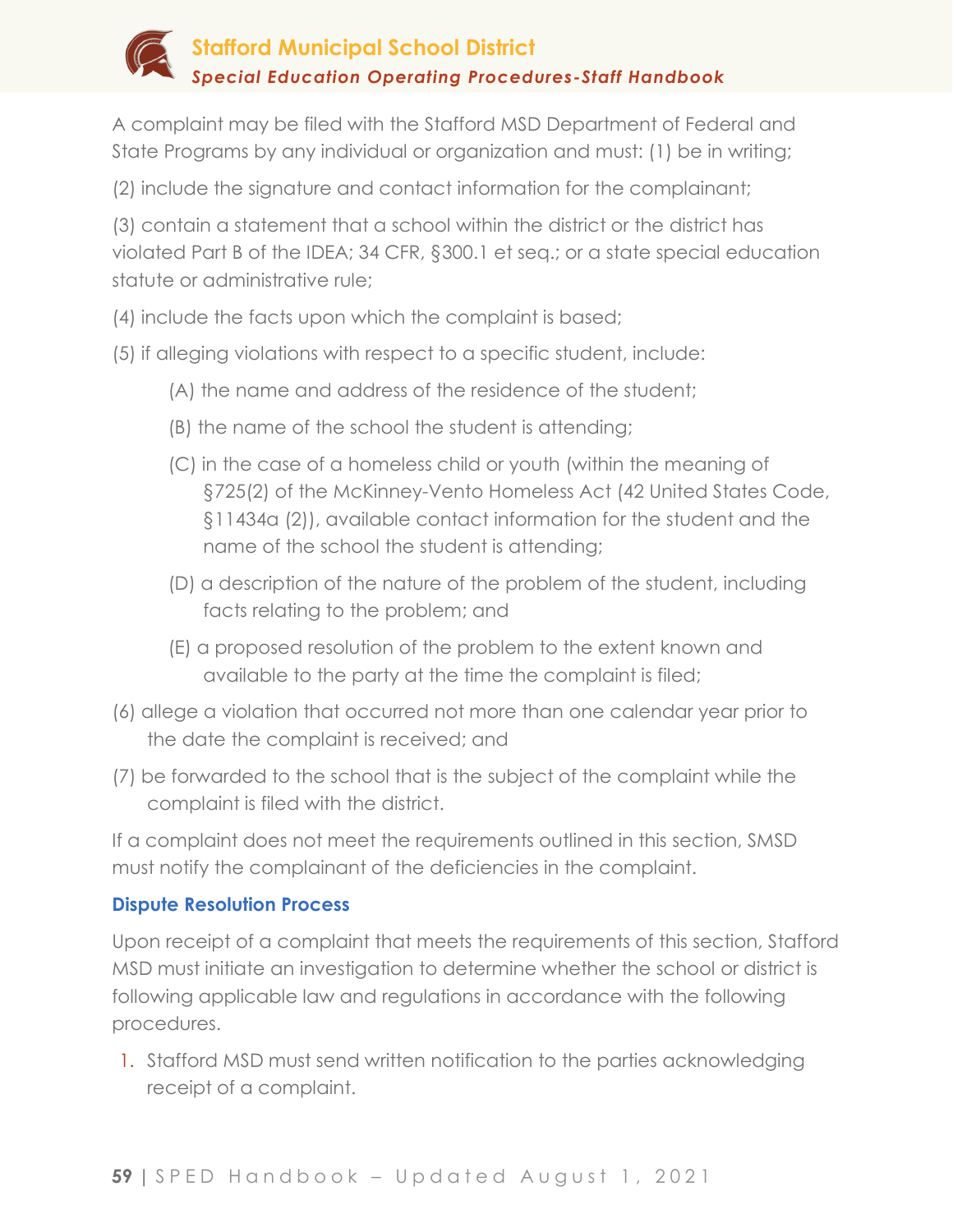- a. The notification must include:
	- i. the alleged violations that will be investigated;
	- ii. alternative procedures available to address allegations in the complaint that are outside of the scope of Part B of the IDEA; 34 CFR, §300.1, et seq.; or a state special education statute or administrative rule (see district policy);
	- iii. a statement that the public education agency may, at its discretion, investigate the alleged violations and propose a resolution of the complaint;
	- iv. a statement that the parties can resolve the complaint through mediation in accordance with the procedures in §89.1193 of this title (relating to Special Education Mediation);
	- v. a timeline for the school to submit:
		- 1. documentation demonstrating that the complaint has been resolved; or
		- 2. a written response to the complaint and all documentation and information requested by the TEA;
	- vi. a statement that the complainant may submit additional information about the allegations in the complaint, either orally or in writing within a 10-day timeline, and may provide a copy of any additional information to SMSD to assist the parties in resolving the dispute at the local level; and
	- vii. a statement that SMSD may grant extensions of the timeline for a party to submit information at the request of either party.
- 2. The school must provide SMSD with a written response to the complaint and all documentation and information requested by the Department of Federal and State Programs. The campus must forward its response to the parent who filed the complaint at the same time that the response is provided to the district. The campus may also provide the parent with a copy of the documentation and information requested by the district. If the complaint was filed by an individual other than the student's parent, the campus must forward a copy of the response to that individual only if written parental consent has been provided to the campus.
- 3. If the complaint is also the subject of a due process hearing or if it contains multiple issues of which one or more are part of that due process hearing, SMSD must: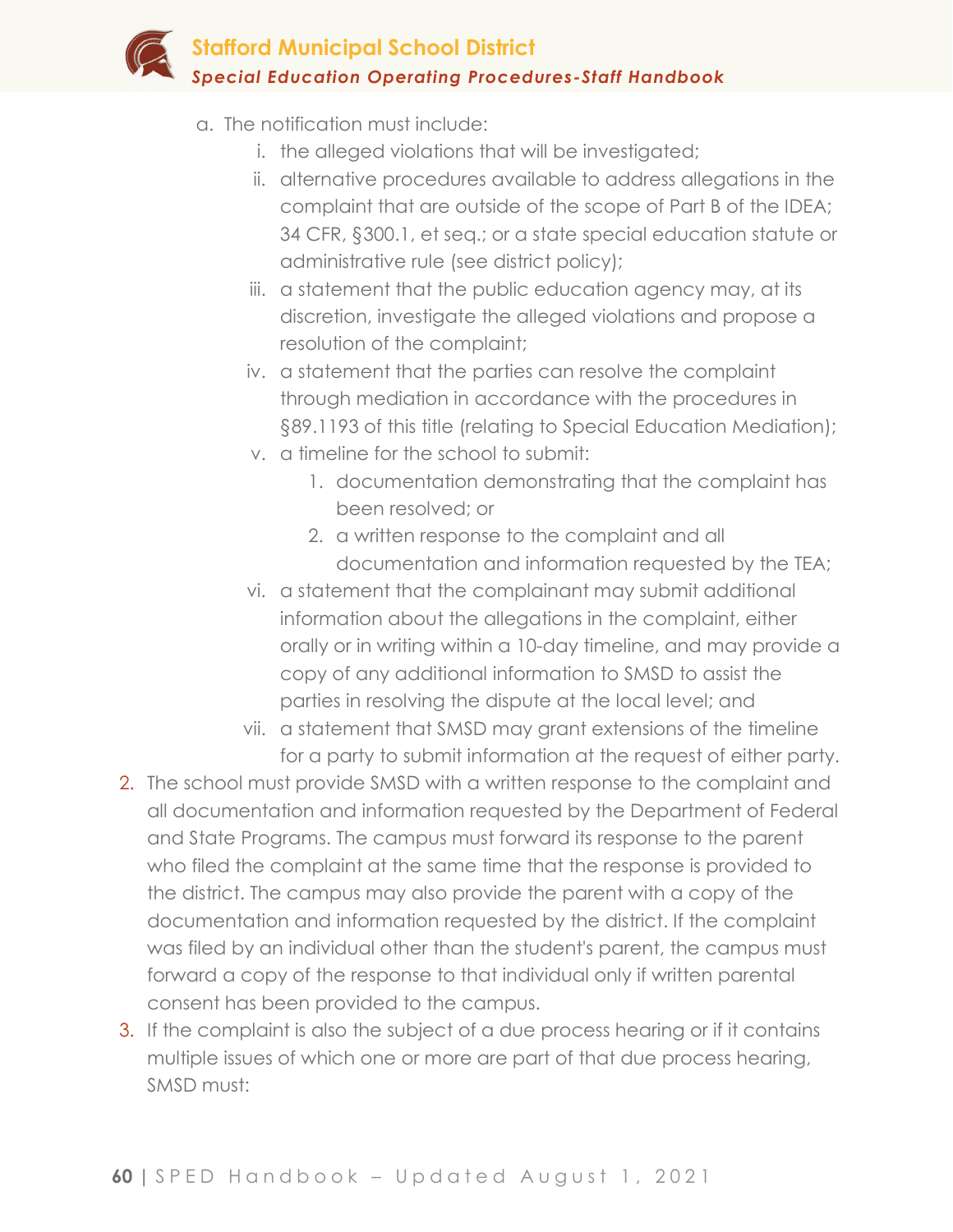- a. set aside any part of the complaint that is being addressed in the due process hearing until the conclusion of the hearing; and
- b. resolve any issue in the complaint that is not a part of the due process hearing.
- 4. If an issue raised in the complaint has previously been decided in a due process hearing involving the same parties, SMSD must inform the complainant that the due process hearing decision is binding.
- 5. SMSD has 60 calendar days after a valid written complaint is received to carry out the investigation and to resolve the complaint. SMSD may extend the time limit beyond 60 calendar days if exceptional circumstances, as determined by SMSD, exist with respect to a particular complaint. The parties will be notified in writing by SMSD of the exceptional circumstances, if applicable, and the extended time limit. The time limit may also be extended if the parties agree to extend it in order to engage in mediation or other alternative means of dispute resolution. In accordance with the Texas Education Code, §29.010(e), SMSD must expedite a complaint alleging that a public education agency has refused to enroll a student eligible for special education and related services or that otherwise indicates a need for expedited resolution, as determined by the Texas Education Agency.
- 6. During the course of the investigation, SMSD must:
	- a. conduct an investigation of the complaint that must include a complete review of all relevant documentation and that may include interviews with appropriate individuals and an independent on-site investigation, if necessary;
	- b. consider all facts and issues presented and the applicable requirements specified in law, regulations, or standards;
	- c. make a determination of compliance or noncompliance on each issue in the complaint based upon the facts and applicable law, regulations, or standards and issue a written report of findings of fact and conclusions, including reasons for the decision, and any corrective actions that are required, including the time period within which each action must be taken:
	- d. review any evidence that the public education agency has corrected noncompliance on its own initiative;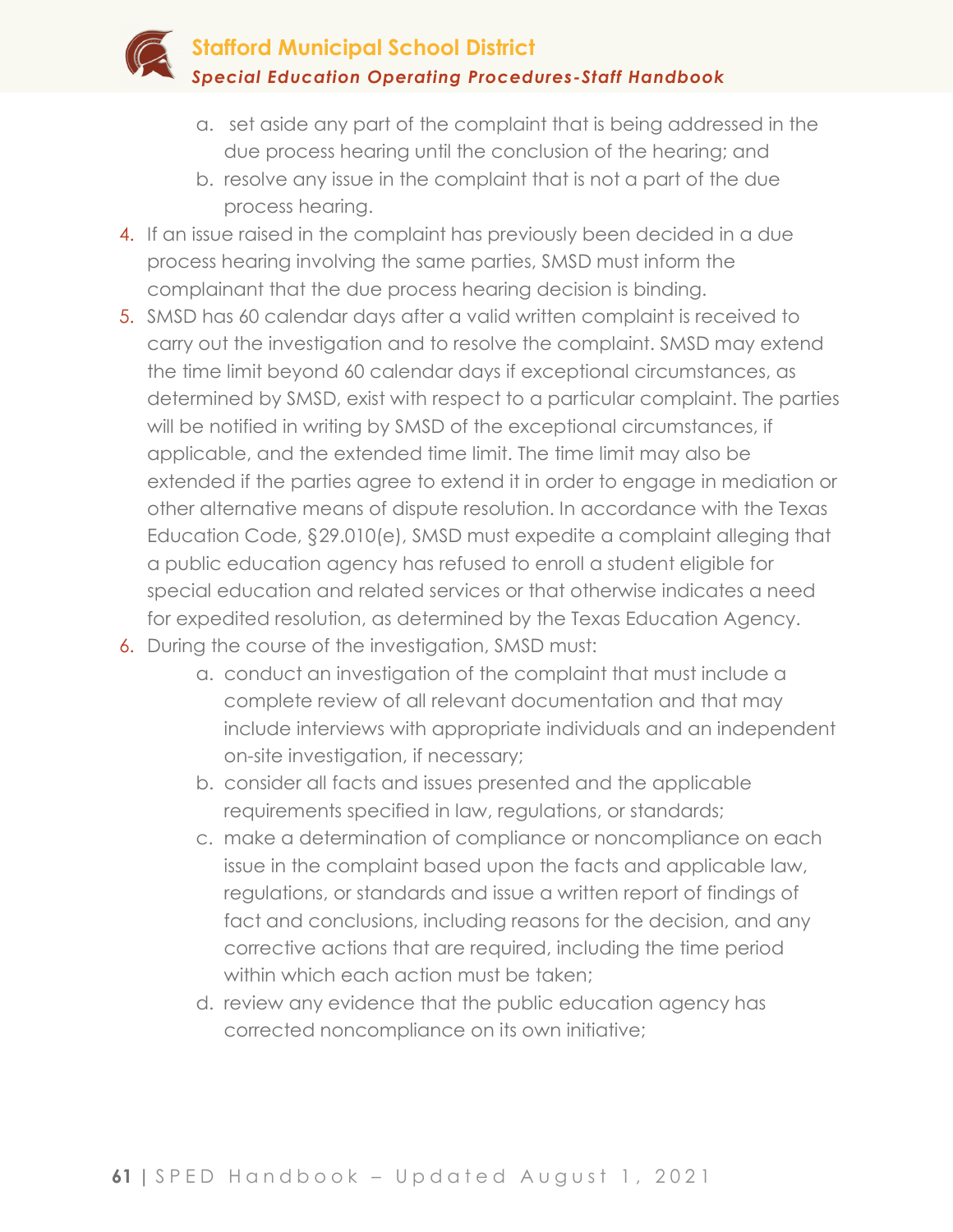- e. ensure that the district's final decision is effectively implemented, if needed, through technical assistance activities, negotiations, and corrective actions to achieve compliance; and
- f. in the case of a complaint filed by an individual other than the student's parent, provide a copy of the written report only if written parental consent has been provided to SMSD.
- 7. In resolving a complaint in which a failure to provide appropriate services is found, SMSD must address:
	- a. the failure to provide appropriate services, including corrective action appropriate to address the needs of the student, including compensatory services, monetary reimbursement, or other corrective action appropriate to the needs of the student; and
	- b. appropriate future provision of services for all students with disabilities.
- 8. In accordance with 34 CFR, §300.600(e), the school and/or district must complete all required corrective actions as soon as possible, and in no case later than one year after SMSD's identification of the noncompliance. A campus or district's failure to correct the identified noncompliance within the one-year timeline will result in an additional finding of noncompliance and may result in penalties.
- 9. If a party to a complaint believes that SMSD's written report includes an error that is material to the determination in the report, the party may submit a signed, written request for reconsideration to the Director of Federal and State Programs by mail, hand-delivery, or email within 15 calendar days of the date of the report. The party's reconsideration request must identify the asserted error and include any documentation to support the claim. The party filing a reconsideration request must forward a copy of the request to the other party at the same time that the request is filed with the district. The other party may respond to the reconsideration request within five calendar days of the date on which the district received the request. Stafford MSD will consider the reconsideration request and provide a written response to the parties within 45 calendar days of receipt of the request. The filing of a reconsideration request must not delay the school and/or district from implementation of any corrective actions required.